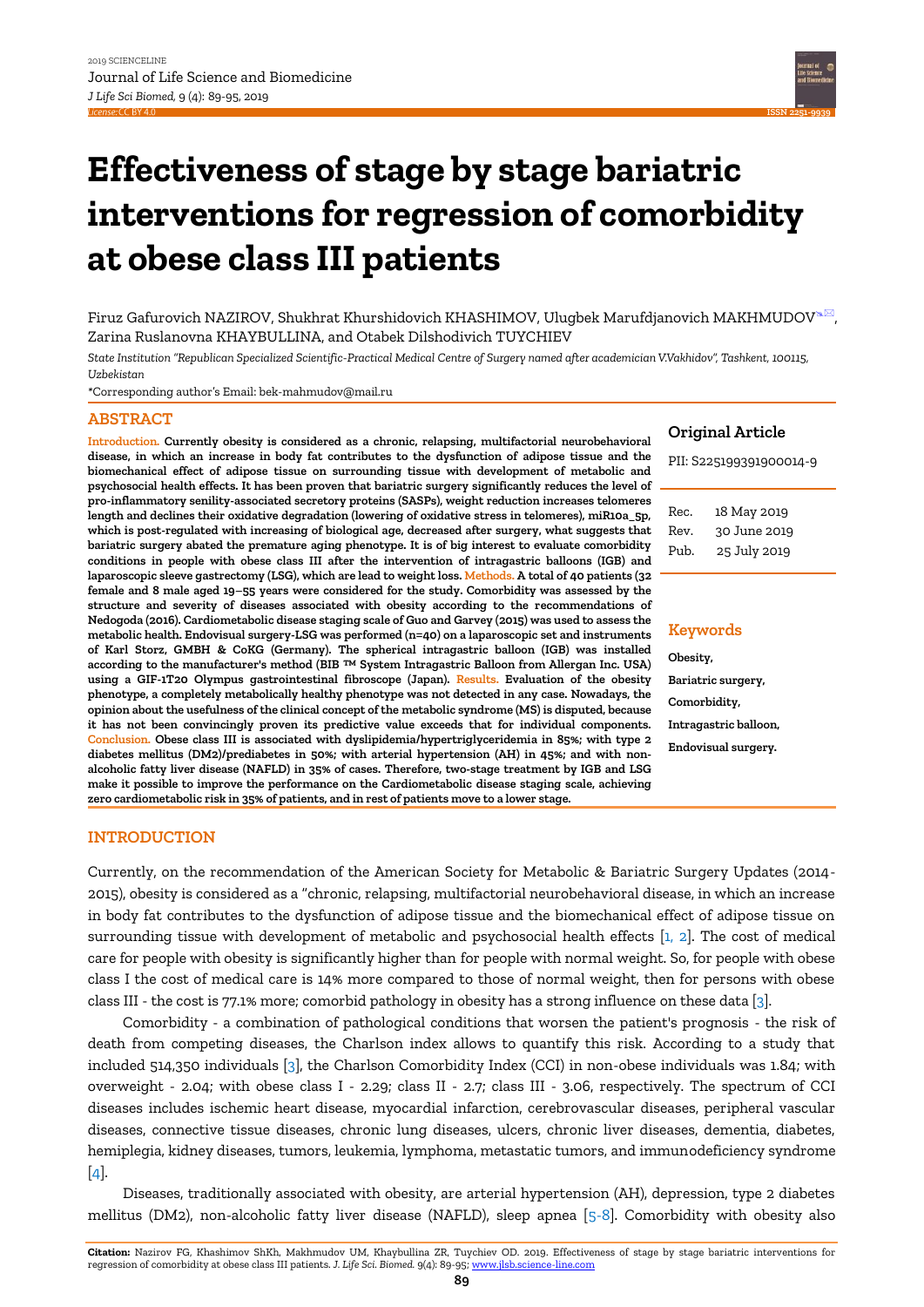includes a pro-inflammatory status, a phenotype of premature aging, including secretion of senility-associated secretory proteins (SASP) and telomere length reduction. Micro-RNA - non-coding molecules are able to modify the post-transcriptional processes causing a metabolically unhealthy condition [\[9\].](#page-6-0)

It has been proven, that bariatric surgery significantly reduces the level of pro-inflammatory SASPs, weight reduction increases telomeres length and declines their oxidative degradation (lowering of oxidative stress in telomeres), miR10a\_5p, which is post-regulated with increasing of biological age, decreased after surgery, what suggests that bariatric surgery abated the premature aging phenotype. Randomized trials have shown that excessive weight loss after laparoscopic sleeve gastrectomy (LSG) after 5 years is 61.1%; after shunting operations (Roux-en-Y bypass) - 68.3% (the differences are not significant), while the LSG is advantageous in terms of frequency of gastric reflux after surgery, showing 25%, whereas after shunting operations - 60.4%; the number of reoperations after LSG and shunting operations was 15.8% and 22.1%, respectively [\[10, 11\].](#page-6-0) According t[o Salminen](#page-6-0) et al. [12]'s data, in 5 years after LSG, weight loss was 49%, remission of DM2 and AH was achieved in 37% and 29% of cases, respectively, hypolipidemic therapy was stopped in 47% of patients.

Treatment with intragastric balloons (IGB) as a method of reducing excessive body mass, that does not require invasive surgery, has become widespread. The method is endoscopic, and opens up the possibilities of minimally invasive correction of obesity and serves as an alternative to diet therapy and medical preparation of patients for bariatric surgery [\[13\].](#page-6-0) The mechanisms of action of the IGB are can be explained as following: to decrease in the gastric reservoir due to the volume of the balloon, the achievement of early satiation during the meal, as well as slowing down the evacuation of food from the stomach.

Recent data suggests, that weight loss causes reduction of the risk of comorbidities, where the proportion of patients is 52-92% for AH, 82% - is for cardiovascular diseases (CVD) and bronchial asthma; 63% - is for dyslipidemia; in 82% of cases there is a decrease in the degree of hepatosis, in 20% - the degree of fibrosis in NAFLD is declined; 83% of patients achieved remission of DM2, in 95% patients lowered congestion in the venous vessels of the lower extremities; in 55% - depression is eliminated, and ultimately, in 95% of patients the quality of life is improved [\[14\]](#page-6-0). In consideration of above-given data, it is of interest to evaluate comorbid conditions in people with obese class III after the intervention of IGB and LSG, which are lead to weight loss.

## **MATERIAL AND METHODS**

The objective of the research was 40 patients (32 female and 8 male) aged  $19-55$  years (34.7±2.5 years) hospitalized in the State Institution "Republic Specialized Scientific-Practical Medical Center of Surgery named after acad. V.Vahidov" in 2016-2019. All patients were obese class III. The class of obesity was assessed by WOG (2011), which provides for the Asian type. Criteria for Asians are next: lowered weight (<18.5 kg/m2), normal weight (18.5-22.99 kg/m2), overweight (23-24.99 kg/m2), obese class I (25-29.99 kg/m2), obese class II (30-34.99 kg/m2), obese class III (35-59.99 kg/m2) [\[15\].](#page-6-0) The metabolic unhealthy phenotype of obesity is considered to be an increase in waist circumference (WC) of more than 102 cm in male and 88cm in female, an increase in blood C-reactive protein (CRP) more than 3 mg/l; glucose - more than 5.6 mmol/l; triglycerides (TG) - more than 1.7 mmol/l; a decline in high-density lipoprotein (HDL) less than 1.04 in men and 1.30 mmol/l in women; elevation of blood pressure (BP) more than 130/85 mm Hg.

Comorbidity was assessed by the structure and severity of diseases associated with obesity according to the recommendations of [Nedogoda](#page-6-0) [15]. Cardiometabolic Disease Staging scale [\[16\]](#page-6-0) was used to assess the metabolic health [\[4\].](#page-6-0) Endovisual surgery - LSG was performed on a laparoscopic set and instruments of Karl Storz, GMBH & CoKG (Germany), using the Harmonic G11 ultrasonic scalpel (Johnson & Johnson, USA), Forse Triad energy platform with Liga Sure technology (USA), endoscopic stapling-transection devices of company Ethicon Endo Surgery (Johnson & Johnson, USA). This intervention is a restrictive bariatric surgical procedure. The technique of operation is consisted in resection most of the stomach, located along the greater curvature (curvature major) with preservation of the cardiac sphincter and pylorus and the formation of a narrow gastric tube with a volume of 60-150 ml, located along the lesser curvature (curvature minor). LSG was performed in 40 patients.

The spherical intragastric balloon (IGB) was installed according to the manufacturer's method (BIB ™ System Intragastric Balloon from Allergan Inc. USA) using a GIF-1T20 Olympus gastrointestinal fibroscope (Japan) under intravenous potentiation with the addition of a local anesthesia of pharynx with solution of Lidocaini 10% in spray. After filling the balloon with an adequate volume of liquid and removing the connecting tube-catheter, endoscopic monitoring of its position and hermetic properties was performed. The duration of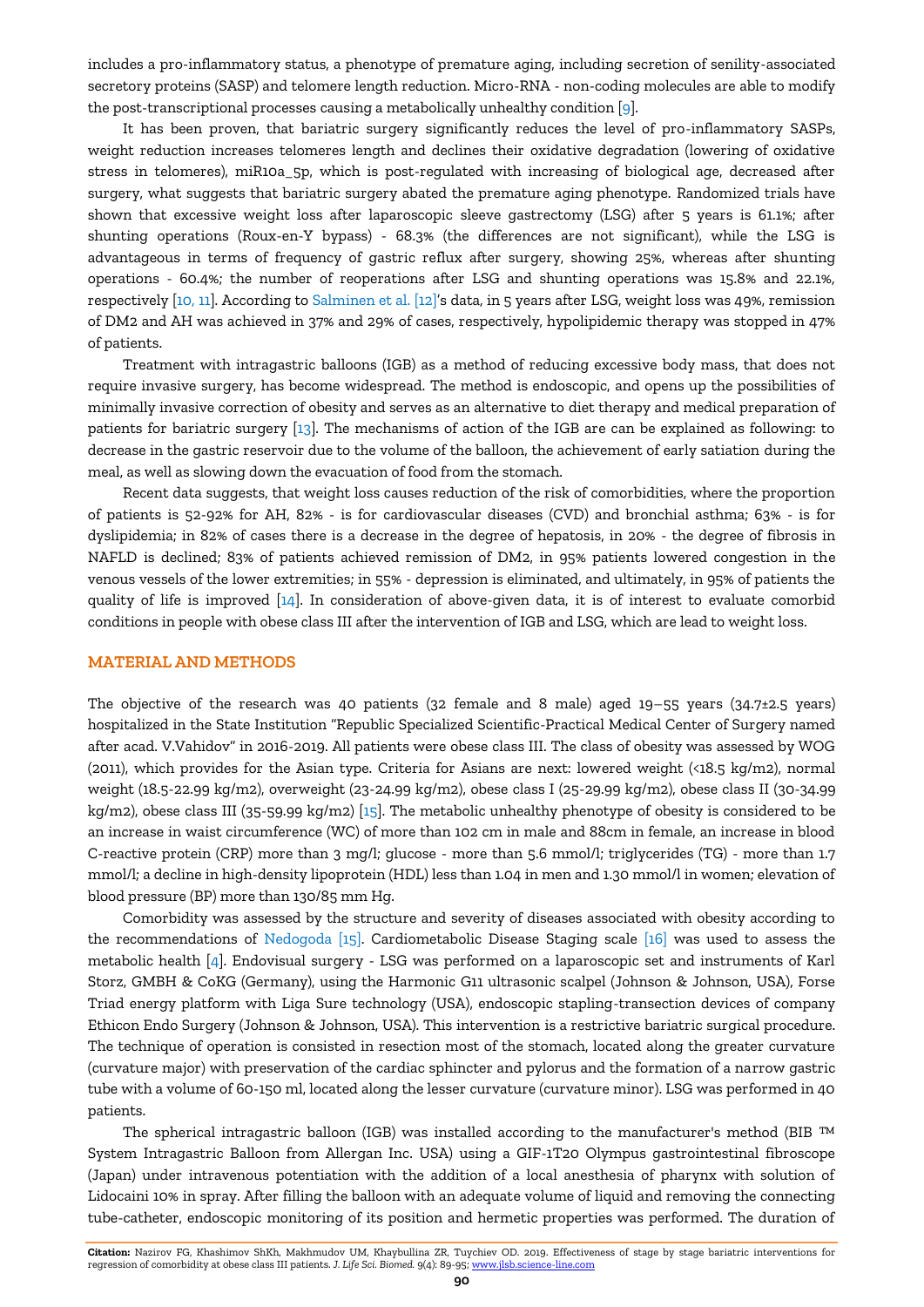the IGB entire procedure was 10-15 minutes. The intervention was performed with the participation of an endoscopist, a surgeon, an anesthesiologist and an anesthesiological nurse. Patients were observed in 2-3 days, in order to prevent complications associated with the possible intolerance of patients to the presence of a balloon in the stomach. For the entire period of treatment, proton pump inhibitors (pantaprazole) were prescribed, which contributed to a decrease in gastric secretion. Removal of the balloon was carried out after 6 months.

C-reactive protein oncentration, serum lipid profile: total cholesterol (CH), triglycerides (TG), HDL, very low density lipoprotein cholesterol (VLDL), and glucose, uric acid (UA) ), were determined on an automatic biochemical analyzer "VITROS-350" ("Ortho Clinical Diagnostics", USA). The atherogenic index (AI) was calculated using the Klimov's formula: AI = (cholesterol-HDL)/HDL.

#### **Ethical approval**

The review board and ethics committee of RSCS named after acad. V.Vakhidov approved the study protocol and informed consents were taken from all the participants.

# **RESULTS**

We had divided all patients in 2 groups: the 1-st group consists of 34 patients with one stage treatment - only by LSG; the second group consists of 6 patients, which treated by IGB installation on 6 month (the 1-st step of treatment) and then LSG (the 2-nd step of treatment). Mean body mass index was 51.2±2.3 at the 1-st group and 62.2±1.3 kg/m2 at the 2-nd group patients. Evaluation of the obesity phenotype, a completely metabolically healthy phenotype was not detected in any case, since in all patients, waist circumference exceeded 88 cm in female and 102 cm in male. At the same time, 6 patients of the 1-st group had glucose levels below 5.6 mmol/l; at 5 patients of the 1-st group and 1 patient of the 2-nd group TG concentration was below 1.7 mmol/l; the level of HDL is over 1.3 in 5 women from 1-st group, blood pressure was lower than 130/85 at 18 patients (14 patients from 1-st group and 4 patients from 2-nd group). These data show the unequal occurrence of components of the metabolic syndrome (MS) in obese people.

| <b>Diseases</b><br>Items          | Stage o<br>(absent) | Stage 1                  | Stage 2                  | stage o<br>(absent) | Stage 1          | Stage 2 |
|-----------------------------------|---------------------|--------------------------|--------------------------|---------------------|------------------|---------|
|                                   |                     | <b>Before LSG</b>        |                          |                     | <b>After LSG</b> |         |
| DM2/prediabetes                   | 20(50%)             | 18(45%)                  | 2(5%)                    | 30(75%)             | 6(15%)           | 4(10%)  |
| AH                                | 22(55%)             |                          | 18(45%)                  | 34(85%)             | 2(5%)            | 4(10%)  |
| hypertriglyceridemia/dyslipidemia | 6(15%)              | 26(65%)                  | 8(20%)                   | 22(55%)             | 12(30%)          | 6(15%)  |
| Sleep apnea syndrome              | 40(100%)            |                          |                          | 40(100%)            |                  |         |
| <b>NAFLD</b>                      | 26(65%)             | 14(35%)                  |                          | 32(80%)             | 8(20%)           |         |
| Polycystic ovaries syndrome       | 40(100%)            |                          |                          | 40(100%)            |                  |         |
| Fibrillation of atrium            | 40(100%)            |                          |                          | 40(100%)            |                  |         |
| Osteoarthritis                    | 40(100%)            | $\overline{\phantom{a}}$ | $\overline{\phantom{a}}$ | 40(100%)            |                  |         |
| <b>GERD</b>                       | 38(95%)             | 2(5%)                    |                          | 38(95%)             | 2(5%)            |         |
| Hypodinamic lifestyle             |                     | 28(70%)                  | 12(30%)                  | 26(65%)             | 8(20%)           | 6(15%)  |
| Depression                        | 30(75%)             | 10(25%)                  |                          | 38(95%)             | 2(5%)            |         |

**Table 1.** Diseases associated with obesity and their stages 6 months after LSG (by Nedogoda scale)

AH= arterial hypertension, DM2= type 2 diabetes mellitus, NAFLD=non-alcoholic fatty liver disease, GERD= gastroesophageal reflux disease, LSG= laparoscopic sleeve gastrectomy.

Nowadays, the opinion about the usefulness of the clinical concept of the MS is disputed, because it has not been convincingly proven its predictive value exceeds that for individual components; it could be more informative to indicate everyone component separate, moreover, since all the criteria for diagnosing MS suggest the presence of three components, and, in fact, we are talking about various options for combining obesity with elevated blood pressure, dyslipidemia, hypertriglyceridemia, and impaired glucose tolerance [\[14,](#page-6-0) [16, 17\].](#page-6-0) Evaluation of diseases, associated with obesity, at patients of 2-nd group (n=6) showed that AH (stage 2 according Nedogoda scale) was found at 4 patients; hypertriglyceridemia/dyslipidemia, at 5 patients (at 2 patients - the stage 2, at 3 patients, the stage 1 according Nedogoda scale); at 3 patients was prediabetes (1-stage according Nedogoda scale), at 5 patients – depression. All patients of the 2-nd group had high anestesiological risk, LSG was contraindicated for them. So, IGB was installed to these patients. It was very effective to weight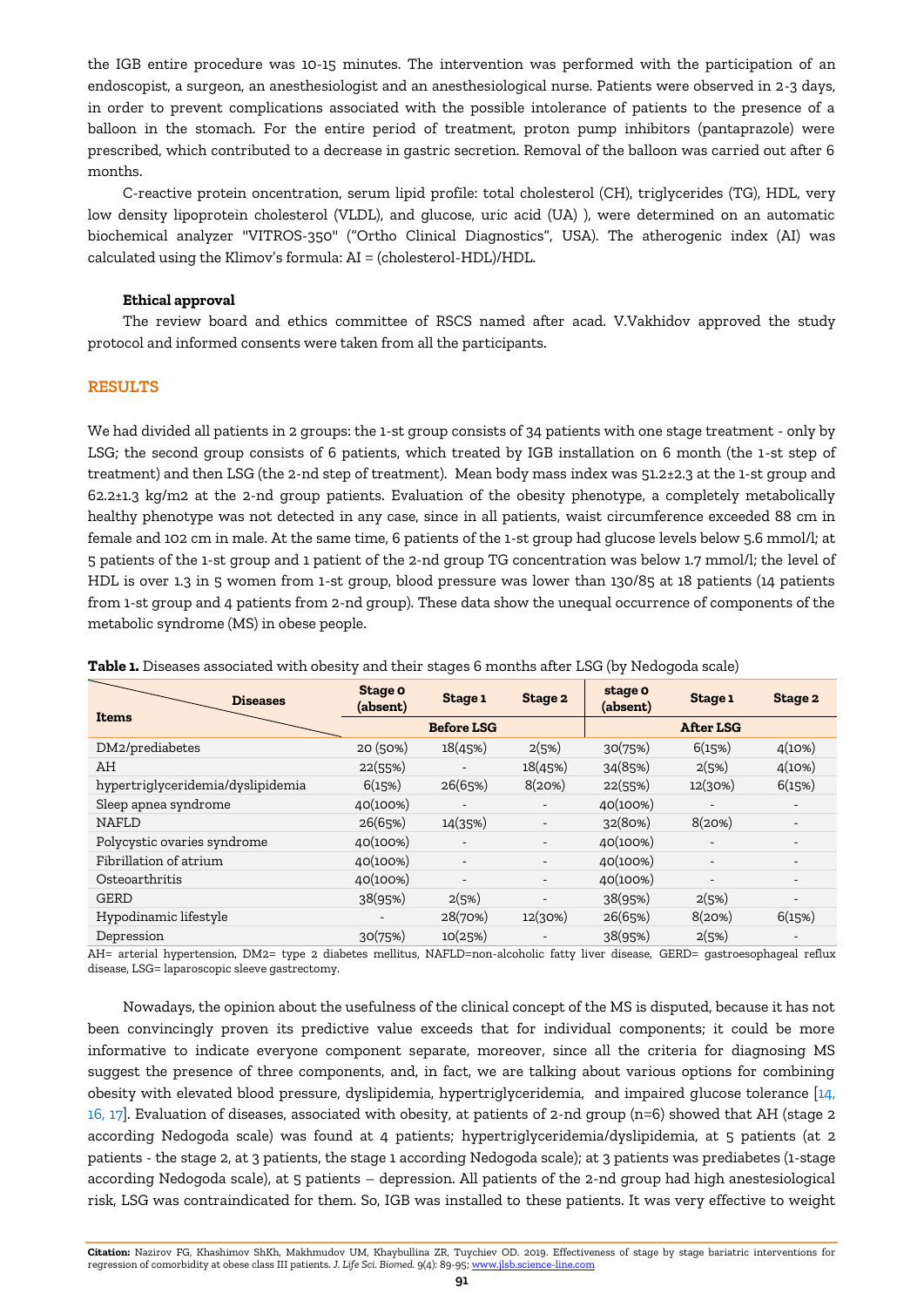loss and cardiometabolic risk reduction. After 6 month IGB was removed with good result: body mass index (BMI) reduced from 62.2±1.3 kg/m2 to 50.1-52.4 kg/m2, hypertriglyceridemia/dyslipidemia reduced at 5 patients to stage 0; AH reduced at 4 patients (to stage 1 at 3 patients and to stage 0 at 1 patient); at 2 patients fasting glucose level became normal (stage 0); at 4 patients reduced depression (stage 0). After IGB removing patients of the  $2^{nd}$  group were underwent LSG (2-nd step of treatment).

For evaluation effectiveness of LSG we have united patients of the 1-st and the 2-nd groups (n=40). Evaluation of comorbidity before LSG showed that AH was the most frequent, at 18 patients (45%), NAFLD 1-2 degree was 14 (35%). In addition, in 11 (28%) cases cholecystitis was found without stones, gastritis was in 5 (13%) cases, goiter in 6 (15%), and ventral herniain 1 (3%) case, Ischemic heart disease (IHD) and DM2 was in 1 patient (3%). After LSG, there was a significant decrease in the number of patients with DM2/prediabetes, AH, hypertriglyceridemia/dyslipidemia (Table 1).

### **DISCUSSION**

Discussion of this data confirms that our results reflects common trend. So, according to [Song et al. \[3\],](#page-6-0) obesity strongly increases the risk of developing hypertension (RR = 2.33); complicated DM2 (RR=2.22); uncomplicated DM2 (RR=1.85); IHD (RR=1.58); chronic liver disease (RR = 1.3); cerebrovascular diseases (RR=1.08); meanwhile, the overall risk for all diseases in people with BMI over 30 kg/m2 is quite high  $(RR = 2.22)$  [3].

It is known, that the class of obesity greatly influences the growth of comorbidity of AH, DM2 and chronic liver diseases; whereas the incidence of Ischemic heart disease (IHD), cerebrovascular diseases, depression does not increase significantly depending on the increase in BMI, being approximately less than 8-10% in normalweight and 10-15% in people with obese class III, while the incidence of AH in people with normal weight/overweight is about the same and is about 18%, and in persons with obese class III - more than 50%; chronic liver diseases in overweight people occur in 18%, and in obese class III - in 35% of cases, for DM2, these numbers are 16-18% in overweight and 45% in obese class III [\[4\].](#page-6-0)

Of particular interest is NAFLD — a systemic disorder, which associated with various chronic conditions, including obesity, diabetes, kidney disease, and cardiovascular diseases [15]; some authors supposed that NAFLD – is a hepatic manifestation of the MS  $[18]$ . The frequency of NAFLD has increased over the past 30 years in direct correlation with an increase in sugar consumption (sugar-containing beverages, cakes) and the development of obesity [\[19\]](#page-6-0). Liver lipogenesis is an insulin and glucose-dependent process that is controlled by transcription factors. At the presence of insulin resistance (IR), the formation of lipids from glucose in the liver is enhanced by the transcription factor SREBP-1c, and its targets are the enzymes of the synthesis of fatty acids (FA) – palmitoil-synthase, acetyl-CoA-carboxylase, stearoyl-CoA desaturase [\[20\]](#page-6-0).

Our results indicate a significant regression of diseases associated with obesity, as well as a reduction in the factors responsible for the metabolic unhealthy phenotype of obesity. In addition, there was a positive dynamics of a significant decrease in the level of UA from 359±18 to 283±9 μmol/l (the difference with the initial data was 21.2%, P<0.05) and the CRP from 15.5±0.2 to 5.0±0.5 mg/l (the difference with the initial data - 66.7%, P<0.05).

Discussing the pathogenetic role of UA in obesity, we note that UA has a pro-inflammatory effect and enhances lipogenesis, and is closely associated with the development of NAFLD [\[21\].](#page-6-0) The pro-inflammatory effect of UA is realized through the activation of NFkB, stimulation of NLRP3 by inflammosomas, activation of NADPH-mitochondrial (MCH) oxidase, which increases the accumulation of reactive oxygen species (ROS). It is known that two enzymes are sensitive to ROS in mitochondria — enoyl-CoA hydratase (an enzyme of fatty acid beta-oxidation) and aconitase — an enzyme of the Krebs cycle [\[22\]](#page-6-0). Oxidative modification of aconitase and enoyl-CoA hydratase leads to their inactivation, resulting in an increase in citrate, its release into the cytosol and increased lipogenesis. Synthesis of UA is associated with generation of ROS, which initiate oxidative stress (OS) both in mitochondria and in the endoplasmic reticulum (EPR), inducing inflammation and fibrosis, as well as insulin resistance. OS in MCH and EPR of hepatocytes lead to activation of the sterol-regulatory element that binds the transcription factor beta (SREBP-1c), followed by stimulation of lipogenesis through the activation of acetyl-Coa-carboxylase [\[22, 23\].](#page-6-0) Clinical studies have shown that the degree of liver fibrosis according to biopsy is higher in patients with high concentration of UA [\[12\].](#page-6-0) Meta-analysis confirmed that the frequency of NAFLD increases by 3% with an increase in UA by 1 mg/dL [\[20\]](#page-6-0). It is possible, that the decrease in UA levels that we detected in our patients also contributes to the regression of comorbidity in the bariatric treatment of obesity.

In the majority of clinical recommendations, a good target effect from the point of health is considered to be a weight reduction of 3-10% within 6 months and its subsequent stabilization. With a BMI of more than 35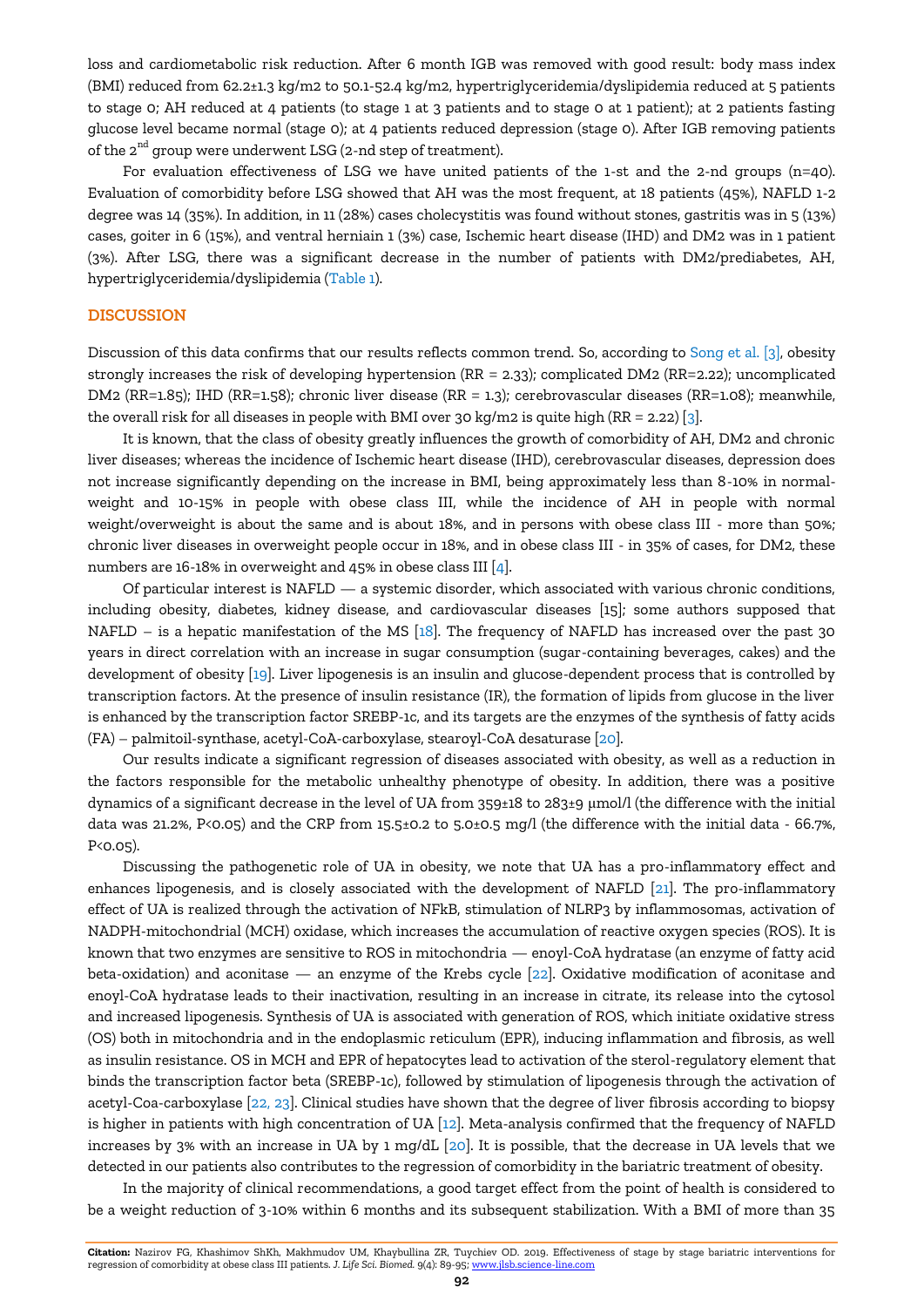kg/m2 and the presence of comorbid pathology, a weight reduction target is of more than 10%, and with a BMI of ≥ 40 kg/m2 by 20-25% (AACE/ACE, 2014) [\[1\]](#page-6-0). As our results, after limiting the amount of ingested food by reducing the volume of the stomach after IGB installation weight loss was 17.7%, after LSG – 19.5% from the baseline, respectively. At the patients of the 2-nd group after 2 steps of treatment (IGB installation and LSG) weight loss was 33.8% from baseline level. IGB was established for 6 months as a preoperative preparation to reduce perioperative risk, followed by LSG. Improving the metabolic profile in patients after treatment reflects the average numbers of anthropometry and laboratory tests (Table 2).

| <b>Patients group</b>   | Control group,<br>$n=10$ | Before LSG.<br>$n=40$ | After LSG (6 month),<br>$n=40$ |  |  |  |  |
|-------------------------|--------------------------|-----------------------|--------------------------------|--|--|--|--|
| WC, cm                  | 76±1.0                   | $130.6 \pm 2.5^*$     | $120.3 \pm 2.1$ ***            |  |  |  |  |
| BMI, kg/ $m^2$          | $23.4 \pm 0.3$           | $51.2 \pm 2.3$ *      | $41.2 \pm 1.4$ **              |  |  |  |  |
| Fasting glucose, mmol/l | $4.7 \pm 0.1$            | $6.05 \pm 0.21$ *     | $5.58 \pm 0.04$ *,**           |  |  |  |  |
| TG, mmol/l              | $0.93 \pm 0.05$          | $1.56 \pm 0.18^*$     | $0.99 \pm 0.11***$             |  |  |  |  |
| VLDL, mmol/l            | $0.44 \pm 0.11$          | $1.14 \pm 0.06*$      | $0.61 \pm 0.13$ **             |  |  |  |  |
| CH, mmol/l              | $4.4 \pm 0.1$            | $5.1 \pm 0.3^*$       | $4.07 \pm 0.26$ **             |  |  |  |  |
| HDL, mmol/l             | $1.34 \pm 0.03$          | $0.99 \pm 0.05$ *     | $1.07 \pm 0.06$ *,**           |  |  |  |  |
| Atherogenic index       | $2.3 \pm 0.2$            | $4.2 \pm 0.2^*$       | $2.8 \pm 0.1$ *,**             |  |  |  |  |

Note: \* - significant relative to control, p <0.05; \*\* - significant relative to baseline characteristics. LSG= laparoscopic sleeve gastrectomy, WC=waist circumference, BMI=body mass index, CH=total cholesterol, TG=triglycerides, VLDL=very low density lipoprotein cholesterol, HDL=high-density lipoprotein,

In patients after LSG the lipid profile, fasting glucose level did not differ significantly from the control group (P>0.05), indicating that LSG is effective in the first 6 months after the intervention. When choosing the method of operation of patients with obese class III, such factors as BMI, cardiopulmonary diseases and other factors that increase the risk of abdominal operations come to the fore. IGB can be effectively used as a preoperative preparation in individuals with extremely high body mass as the first stage of weight loss before LSG.

Regarding the results, we note that, according to randomized trials, caloric restriction of food allows achieving sustainable weight loss, and even with subsequent weight gain, the positive effect of weight loss on pro-inflammatory markers and biochemical parameters persists permanently [\[24\]](#page-6-0). According to Shelest et al. [23], it is obesity that makes a significant contribution to the increase in pro-inflammatory cytokines and adipocytokines. These authors have shown that in patients with AH in combination with obesity, there was a significant increase in leptin and decrease in adiponectin on the background of a significant increase in IL-6 and IL-10; in hypertension without obesity, these parameters did not change significantly relative to control (P>0.05) [\[25\].](#page-6-0) As our observation study showed, all patients after bariatric intervention have improved metabolic health, assessment with Cardiometabolic Disease Staging scale by Guo [and Garvey](#page-6-0) [16] showed that zero (0) stage, when there are no risk factors, was observed in 14 (35%) patients (before treatment - none); Stage 1 (2 risk factors) - in 20 (50%) patients versus 18 before treatment; Stage 2 (3 or more risk factors) - in 4 patients versus 8 before treatment; Stage 3 (3 factors + prediabetes) - in 4 versus 12 before treatment; Stage 4 (DM2, CHD, etc.) - in 2 patients (Figure 1).



**Figure 1.** Regression of cardiometabolic risk stages in the dynamics of bariatric treatment (% of patients).

**Citation:** Nazirov FG, Khashimov ShKh, Makhmudov UM, Khaybullina ZR, Tuychiev OD. 2019. Effectiveness of stage by stage bariatric interventions for regression of comorbidity at obese class III patients. *J. Life Sci. Biomed.* 9(4): 89-95[; www.jlsb.science-line.com](http://www.jlsb.science-line.com/)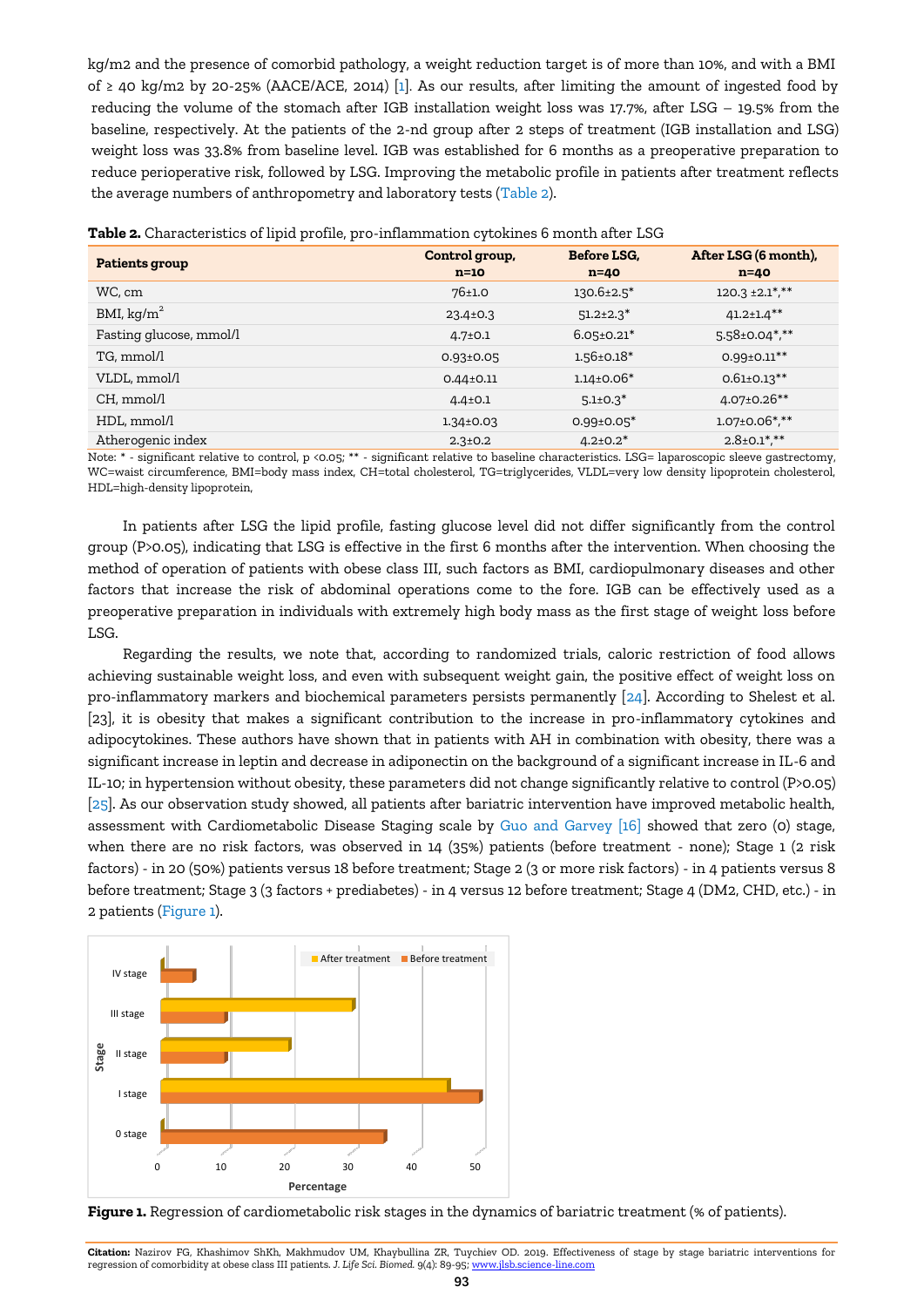# **CONCLUSION**

Obese class III is associated with dyslipidemia/hypertriglyceridemia in 85%; with DM2/prediabetes - in 50%, with AH in - 45%; and with NAFLD - in 35% of cases. IGB as the 1-st step of treatment allow to achieve a reduction in BMI by on 17,7% of the baseline, and regression of comorbidity. Two step treatment – IGB and then LSG caused reduction of weight on 33,8% in 12 month after starting of treatment. LSG caused reduction of comorbidity: prediabetes decreases by 2 times, AH - by 3 times; dyslipidemia – 1,9 times; reduction of NAFLD – 1,8 times in 6 months after the intervention. Two stage treatment by IGB and LSG make it possible to improve the performance on the Cardiometabolic Disease Staging scale, achieving zero cardiometabolic risk in 35% of patients, and in rest of patients - move to a lower stage. Reduction in weight and comorbidity because of LSG and IGB combined with a significant reduction in UA and SRP.

# **DECLARATIONS**

# **Acknowledgements**

This work was supported by "Republican Specialized Scientific and Practical Medical Center of Surgery named after Academician V.Vakhidov", Uzbekistan.

## **Authors' contributions**

All authors contributed equally to this work.

## **Competing interests**

The authors declare that they have no competing interests.

## **REFERENCES**

- 1. [Yska JP,](https://www.ncbi.nlm.nih.gov/pubmed/?term=Yska%20JP%5BAuthor%5D&cauthor=true&cauthor_uid=26422580) [van Roon EN,](https://www.ncbi.nlm.nih.gov/pubmed/?term=van%20Roon%20EN%5BAuthor%5D&cauthor=true&cauthor_uid=26422580) [de Boer](https://www.ncbi.nlm.nih.gov/pubmed/?term=de%20Boer%20A%5BAuthor%5D&cauthor=true&cauthor_uid=26422580) A, [Leufkens HG,](https://www.ncbi.nlm.nih.gov/pubmed/?term=Leufkens%20HG%5BAuthor%5D&cauthor=true&cauthor_uid=26422580) [Wilffert B,](https://www.ncbi.nlm.nih.gov/pubmed/?term=Wilffert%20B%5BAuthor%5D&cauthor=true&cauthor_uid=26422580) [de Heide LJ,](https://www.ncbi.nlm.nih.gov/pubmed/?term=de%20Heide%20LJ%5BAuthor%5D&cauthor=true&cauthor_uid=26422580) [de Vries F,](https://www.ncbi.nlm.nih.gov/pubmed/?term=de%20Vries%20F%5BAuthor%5D&cauthor=true&cauthor_uid=26422580) [Lalmohamed A.](https://www.ncbi.nlm.nih.gov/pubmed/?term=Lalmohamed%20A%5BAuthor%5D&cauthor=true&cauthor_uid=26422580)  Remission of Type 2 Diabetes Mellitus in Patients After Different Types of Bariatric Surgery: A Population-Based Cohort Study in the United Kingdom. [JAMA Surg.](https://www.ncbi.nlm.nih.gov/pubmed/26422580) 2015 Dec; 150(12):1126-33. DOI: <http://dx.doi.org/10.1001/jamasurg.2015.2398>
- 2. [Aminian A,](https://www.ncbi.nlm.nih.gov/pubmed/?term=Aminian%20A%5BAuthor%5D&cauthor=true&cauthor_uid=27433906) [Brethauer SA,](https://www.ncbi.nlm.nih.gov/pubmed/?term=Brethauer%20SA%5BAuthor%5D&cauthor=true&cauthor_uid=27433906) [Andalib A,](https://www.ncbi.nlm.nih.gov/pubmed/?term=Andalib%20A%5BAuthor%5D&cauthor=true&cauthor_uid=27433906) [Punchai S,](https://www.ncbi.nlm.nih.gov/pubmed/?term=Punchai%20S%5BAuthor%5D&cauthor=true&cauthor_uid=27433906) [Mackey J,](https://www.ncbi.nlm.nih.gov/pubmed/?term=Mackey%20J%5BAuthor%5D&cauthor=true&cauthor_uid=27433906) [Rodriguez J,](https://www.ncbi.nlm.nih.gov/pubmed/?term=Rodriguez%20J%5BAuthor%5D&cauthor=true&cauthor_uid=27433906) [Rogula T,](https://www.ncbi.nlm.nih.gov/pubmed/?term=Rogula%20T%5BAuthor%5D&cauthor=true&cauthor_uid=27433906) [Kroh M,](https://www.ncbi.nlm.nih.gov/pubmed/?term=Kroh%20M%5BAuthor%5D&cauthor=true&cauthor_uid=27433906) [Schauer PR.](https://www.ncbi.nlm.nih.gov/pubmed/?term=Schauer%20PR%5BAuthor%5D&cauthor=true&cauthor_uid=27433906) Can Sleeve Gastrectomy "Cure" Diabetes? Long-term Metabolic Effects of Sleeve Gastrectomy in Patients With Type 2 Diabetes. [Ann Surg.](https://www.ncbi.nlm.nih.gov/pubmed/27433906) 2016 Oct; 264(4):674-81. DOI:<http://dx.doi.org/10.1097/SLA.0000000000001857>
- 3. Jin SH, Hwang J, Pi S, Ahn S, Heo Y, Park S, Kwon J-W. The impact of obesity and overweight on medical expenditures and disease incidence in Korea from 2002 to 2013. PLOSONE DOI: <https://doi.org/10.1371/journal.pone.0197057>
- 4. Song HJ, Lee EK, Kwon JW. Gender Differences in the Impact of Obesity on Health-Related Quality of Life. Asia Pac J Public Health. 2016; 28(2):146–56. https: DOI:<http://dx.doi.org/doi.org/10.1177/1010539515626267> ; PMID: 26809970
- 5. Khay bullina ZR. Inflammation and oxidative stress critical role for metabolic syndrome. J Vasc Med Surg 2017; 5: 302. DOI[: https://doi.org/10.4172/2329-6925.1000302](https://doi.org/10.4172/2329-6925.1000302)
- 6. Mazo GE, Kibitov AO. Mechanisms of the formation of comorbidity depression and obesity. Review of psychiatry and medical pathology.-2018.-№1.-С. 65-78. [Google Scholar](https://scholar.google.com/scholar?hl=en&as_sdt=0%2C5&q=6.%09Mazo+GE%2C+Kibitov+AO.+Mechanisms+of+the+formation+of+comorbidity+depression+and+obesity.+Review+of+psychiatry+and+medical+pathology.-2018.-%E2%84%961.-%D0%A1.+65-78.&btnG=)
- 7. [Switzer NJ,](https://www.ncbi.nlm.nih.gov/pubmed/?term=Switzer%20NJ%5BAuthor%5D&cauthor=true&cauthor_uid=27103028) [Prasad S,](https://www.ncbi.nlm.nih.gov/pubmed/?term=Prasad%20S%5BAuthor%5D&cauthor=true&cauthor_uid=27103028) [Debru E,](https://www.ncbi.nlm.nih.gov/pubmed/?term=Debru%20E%5BAuthor%5D&cauthor=true&cauthor_uid=27103028) [Church N,](https://www.ncbi.nlm.nih.gov/pubmed/?term=Church%20N%5BAuthor%5D&cauthor=true&cauthor_uid=27103028) [Mitchell P,](https://www.ncbi.nlm.nih.gov/pubmed/?term=Mitchell%20P%5BAuthor%5D&cauthor=true&cauthor_uid=27103028) [Gill RS.](https://www.ncbi.nlm.nih.gov/pubmed/?term=Gill%20RS%5BAuthor%5D&cauthor=true&cauthor_uid=27103028) Sleeve Gastrectomy and Type 2 Diabetes Mellitus: a Systematic Review of Long-Term Outcomes. [Obes Surg.](https://www.ncbi.nlm.nih.gov/pubmed/27103028) 2016 Jul; 26(7):1616-21. doi: 10.1007/s11695-016-2188-y. DOI[: https://doi.org/10.1007/s11695-016-2188-y](https://doi.org/10.1007/s11695-016-2188-y)
- 8. Lauridsen BK, Stender S, Kristensen TS, Kofoed KF, Køber L, Nordestgaard BG, Tybjaerg-Hansen A. Liver fat content, non-alcoholic fatty liver disease, and ischaemic heart disease: Mendelian randomization and metaanalysis of 279 013 individuals. European Heart Journal. 2018 Feb 1;39(5):385-93. DOI: <https://doi.org/10.1093/eurheartj/ehx662>
- 9. [Hohensinner PJ,](https://www.ncbi.nlm.nih.gov/pubmed/?term=Hohensinner%20PJ%5BAuthor%5D&cauthor=true&cauthor_uid=29693219) [Kaun C,](https://www.ncbi.nlm.nih.gov/pubmed/?term=Kaun%20C%5BAuthor%5D&cauthor=true&cauthor_uid=29693219) [Ebenbauer B,](https://www.ncbi.nlm.nih.gov/pubmed/?term=Ebenbauer%20B%5BAuthor%5D&cauthor=true&cauthor_uid=29693219) [Hackl M,](https://www.ncbi.nlm.nih.gov/pubmed/?term=Hackl%20M%5BAuthor%5D&cauthor=true&cauthor_uid=29693219) [Demyanets S,](https://www.ncbi.nlm.nih.gov/pubmed/?term=Demyanets%20S%5BAuthor%5D&cauthor=true&cauthor_uid=29693219) [Richter D,](https://www.ncbi.nlm.nih.gov/pubmed/?term=Richter%20D%5BAuthor%5D&cauthor=true&cauthor_uid=29693219) [Prager M,](https://www.ncbi.nlm.nih.gov/pubmed/?term=Prager%20M%5BAuthor%5D&cauthor=true&cauthor_uid=29693219) [Wojta J](https://www.ncbi.nlm.nih.gov/pubmed/?term=Wojta%20J%5BAuthor%5D&cauthor=true&cauthor_uid=29693219) , [Rega-Kaun G.](https://www.ncbi.nlm.nih.gov/pubmed/?term=Rega-Kaun%20G%5BAuthor%5D&cauthor=true&cauthor_uid=29693219)  Reduction of Premature Aging Markers after Gastric Bypass Surgery in Morbidly Obese Patients. [Obes](https://www.ncbi.nlm.nih.gov/pubmed/29693219)  [Surg.](https://www.ncbi.nlm.nih.gov/pubmed/29693219) 2018 Apr 25. DOI[: https://doi.org/10.1007/s11695-018-3247-3](https://doi.org/10.1007/s11695-018-3247-3)
- 10. [Peterli R,](https://www.ncbi.nlm.nih.gov/pubmed/?term=Peterli%20R%5BAuthor%5D&cauthor=true&cauthor_uid=29340679) [Wölnerhanssen BK,](https://www.ncbi.nlm.nih.gov/pubmed/?term=W%C3%B6lnerhanssen%20BK%5BAuthor%5D&cauthor=true&cauthor_uid=29340679) [Peters T,](https://www.ncbi.nlm.nih.gov/pubmed/?term=Peters%20T%5BAuthor%5D&cauthor=true&cauthor_uid=29340679) [Vetter D,](https://www.ncbi.nlm.nih.gov/pubmed/?term=Vetter%20D%5BAuthor%5D&cauthor=true&cauthor_uid=29340679) [Kröll D,](https://www.ncbi.nlm.nih.gov/pubmed/?term=Kr%C3%B6ll%20D%5BAuthor%5D&cauthor=true&cauthor_uid=29340679) [Borbély Y,](https://www.ncbi.nlm.nih.gov/pubmed/?term=Borb%C3%A9ly%20Y%5BAuthor%5D&cauthor=true&cauthor_uid=29340679) [Schultes B,](https://www.ncbi.nlm.nih.gov/pubmed/?term=Schultes%20B%5BAuthor%5D&cauthor=true&cauthor_uid=29340679) [Beglinger C,](https://www.ncbi.nlm.nih.gov/pubmed/?term=Beglinger%20C%5BAuthor%5D&cauthor=true&cauthor_uid=29340679) [Drewe J,](https://www.ncbi.nlm.nih.gov/pubmed/?term=Drewe%20J%5BAuthor%5D&cauthor=true&cauthor_uid=29340679)  [Schiesser M,](https://www.ncbi.nlm.nih.gov/pubmed/?term=Schiesser%20M%5BAuthor%5D&cauthor=true&cauthor_uid=29340679) [Nett P,](https://www.ncbi.nlm.nih.gov/pubmed/?term=Nett%20P%5BAuthor%5D&cauthor=true&cauthor_uid=29340679) [Bueter M.](https://www.ncbi.nlm.nih.gov/pubmed/?term=Bueter%20M%5BAuthor%5D&cauthor=true&cauthor_uid=29340679) Effect of Laparoscopic Sleeve Gastrectomy vs Laparoscopic Roux-en-Y

**Citation:** Nazirov FG, Khashimov ShKh, Makhmudov UM, Khaybullina ZR, Tuychiev OD. 2019. Effectiveness of stage by stage bariatric interventions for regression of comorbidity at obese class III patients. *J. Life Sci. Biomed.* 9(4): 89-95[; www.jlsb.science-line.com](http://www.jlsb.science-line.com/)